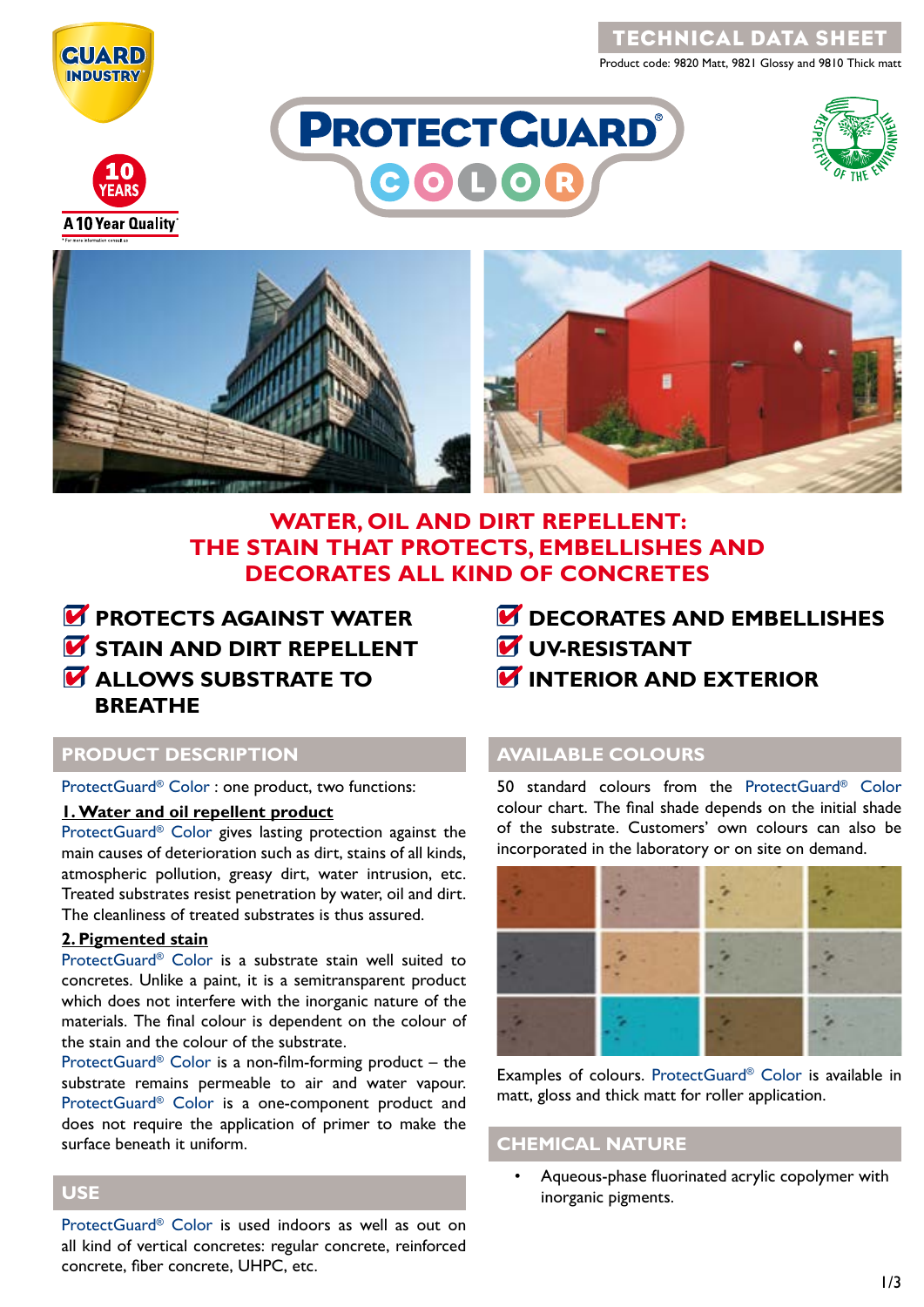## **ADVANTAGES AND CHARACTERISTICS**

- Gives colour while preserving the inorganic nature of concrete and without forming a surface film.
- Prevents water and greasy liquids from penetrating.
- Stain- and dirt-repellent. Adhesive-repellent
- Limits recurrence of dirt build-up due to pollution and moss and lichen growth - makes cleaning easier.
- Limits the penetration of graffiti. The colour stain must be reapplied after graffiti has been removed.
- Prevents freeze/thaw damage.
- Non-film-forming, allows substrate to breathe.
- UV-resistant. Ready to use.

## **ENVIRONMENT**

#### **Ecological and respects the environment:**

- Water-based product.
- No petroleum-based solvents.
- Silicone-free.
- Safe and non-toxic.
- Biodegradable > 80%\* .
- $VOCs < 26$  g/|\*.
- Rating for VOC emissions into idoor air: B

## **CONTAINERS**

### 1, 5 and 25 litres.

**TECHNICAL DATA**

Physical state at 20 °C : Liquid Appearence : Coloured Odour : Odourless  $pH$  :  $8.5 \pm 0.5$ Boiling point [°C] : 100 °C Density : About 1.0

Solubility in water [vol/vol] : Total Flash point [°C]  $\qquad \qquad$  : Not applicable

**HOW TO USE**

#### Surface preparation:

- Apply the product to a surface that is clean, dust-free, grease-free and dry. To remove stains and marks of pollution use Guard Cleaner® Polluted Facades. For concrete bloom or efflorescence, use Guard Remover® Eco Efflorescence & cement.
- The conditions of application and substrate preparation must comply with French unified code of practice DTU 59.1.

### Application:

- Use neat do not dilute.
- Shake the container well before use. Use an electric stirrer if necessary to thoroughly disperse the pigments through the product.
- Always test first.

### Application by HVLP :

- Apply from the bottom up no more than 2 to 4 coats at right angles to each other depending on the desired appearance.
- Apply sparingly.
- Drying time between coats: 15 minutes.

Application by brush and roller:

- Apply from the bottom up in 2 or 3 coats using the brush, spreading the product well over the substrate, not thickly. If brush marks are visible, smooth them out with a short-haired roller.
- Drying time between coats: 30 minutes.
- Protected drying: 24 hours.
- Full effects achieved after 7 days.

#### **For more information refer to the technical specifications.**

## **APPLICATION TOOLS**

For a perfect application, we recommend using an HVLP sprayer. Application with a brush or a roller is also possible.



## **COVERAGE**

The following values are for guidance only:

#### **6 to 8 m2 / litre for 2 layers**

# **CLEANING YOUR EQUIPMENT**

Clean tools and equipment immediately after use with water.

### **STORAGE**

depending on the

colour

- Keep in a dry place (between  $5^{\circ}$ C and  $30^{\circ}$ C).
- Storage: 12 months following the production date when kept in the original unopened container.

## **RECOMMENDATIONS**

- Do not treat surfaces until they have first been cleaned of all atmospheric pollution and all stains.
- For ideal application and effective protection, ProtectGuard® Color must be stirred and must be used ONLY when the substrate temperature is between 10°C and 30°C.
- Do not apply in rain, in very hot weather or without protection from the wind. Air temperature between 5°C and 30°C.
- Do not dilute or mix with another product.
- Provide protection for nearby substrates and for the person applying the product.